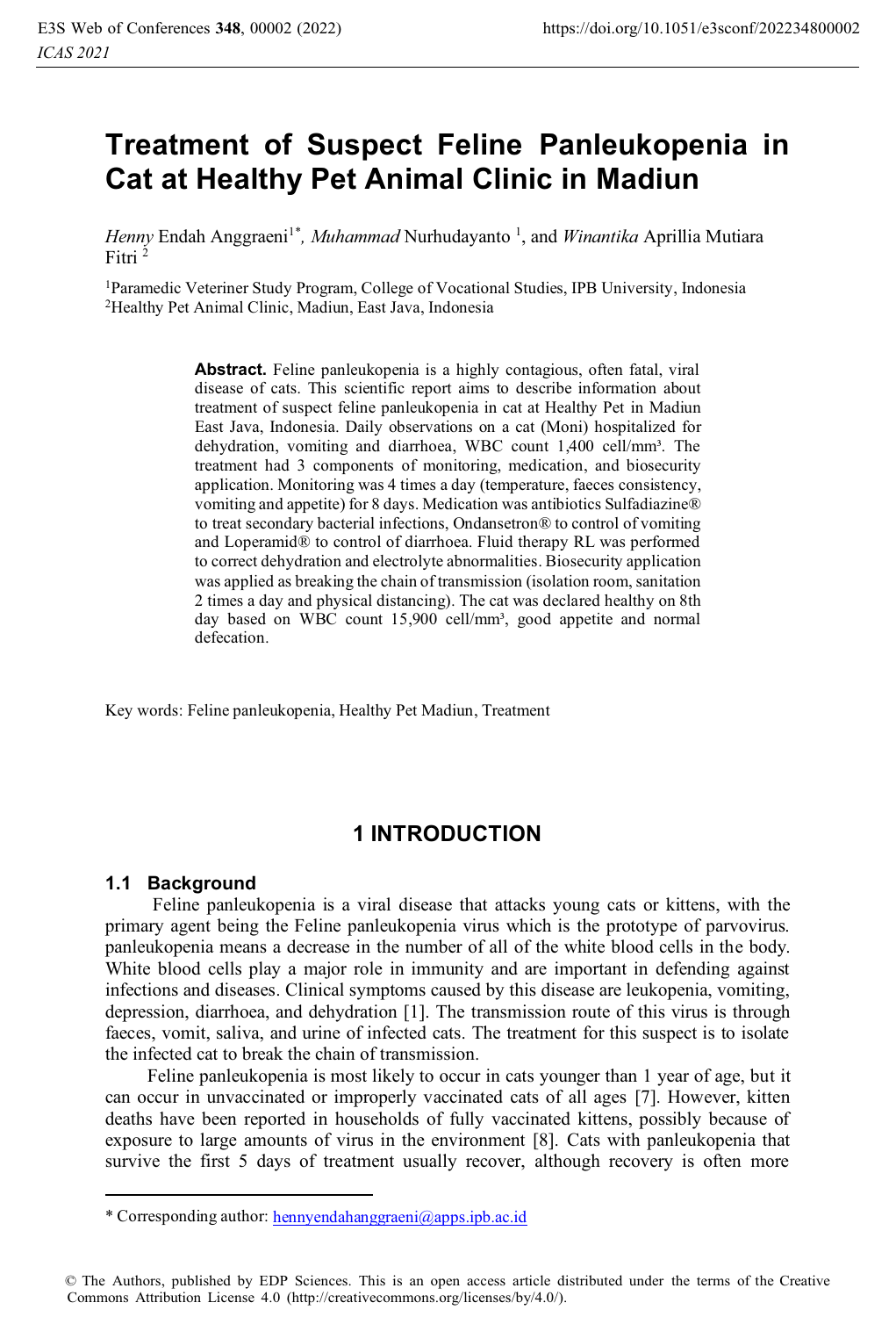prolonged than it is for dogs with parvoviral enteritis. In 244 cats with feline panleukopenia from Europe, the survival rate was 51.1% [7].

Healthy Pet Animal Clinic is an Animal Clinic that handles several pets and exotic animal diseases. Intensive infectious disease treatment carried out at the Clinic will affect the recovery rate of the affected cat.

#### **1.2 Purpose**

This study aims to describe and provide information about the treatment of suspect feline panleukopenia in cats.

### **2 CASE ANALYSIS**

Methods of collecting data was using primary and supporting data collection. Primary data was carried out by observation of FPV suspects at the Healthy Pet Madiun clinic. Primary data was observations (anamnesis, clinical examination, feeding and drinking, sanitation, daily observation, treatment) of suspect feline panleukopenia at Healthy Pet Madiun clinic, East Java, Indonesia. Supporting data was obtained from the literature related to FPV. Observations were conducted on one cat (her name is Moni) with suspect feline panleukopenia.

#### **3 DISCUSSION**

Anamnesis is not appetite and diarrhoea. According to Mahendra et al. [2], common symptoms in cats with FPV infection are vomiting, diarrhoea and decreased appetite. Signalement of suspect feline panleukopenia at healthy pet clinic Madiun is presented in Table 1.

| 1. | Name         | Moni                                      |
|----|--------------|-------------------------------------------|
| 2. | species      | cat                                       |
| 3. | Race/breed   | Mix domestic                              |
| 4. | Fur colour   | Red tabby                                 |
| 5. | Gender       | female                                    |
| 6. | Age          | $>1$ years old                            |
| 7. | Special sign | There is an orange line on the left chest |

**Table 1.** Signalement of cats suspect feline panleukopenia

Moni had a weight of 2.8 kg and body temperature of 39.2  $\degree$ C. The cat was dehydrated and the skin turgor was more than 3 seconds. Results of haematology blood examination are described in Table 2. **Table 2.** The results of the first Moni's hematology examination

|                        |        | ັ            |               |
|------------------------|--------|--------------|---------------|
| Inspection             | Result | Normal Range | Unit          |
| White Blood Cell (WBC) | 1.4    | 5.5-19.5     | $10^3/\mu L$  |
| Red Blood Cell (RBC)   | 7.4    | 4.60-10.00   | $10^6/\mu L$  |
| Hemoglobin (Hb)        | 9.2    | $9.3 - 15.3$ | g/dL          |
| Hematocrit (HCT)       | 39.5   | 28.0-49.0    | $\frac{0}{0}$ |
| Platelets (PLT)        | 75     | 100-514      | $10^3/\mu L$  |

 $\overline{2}$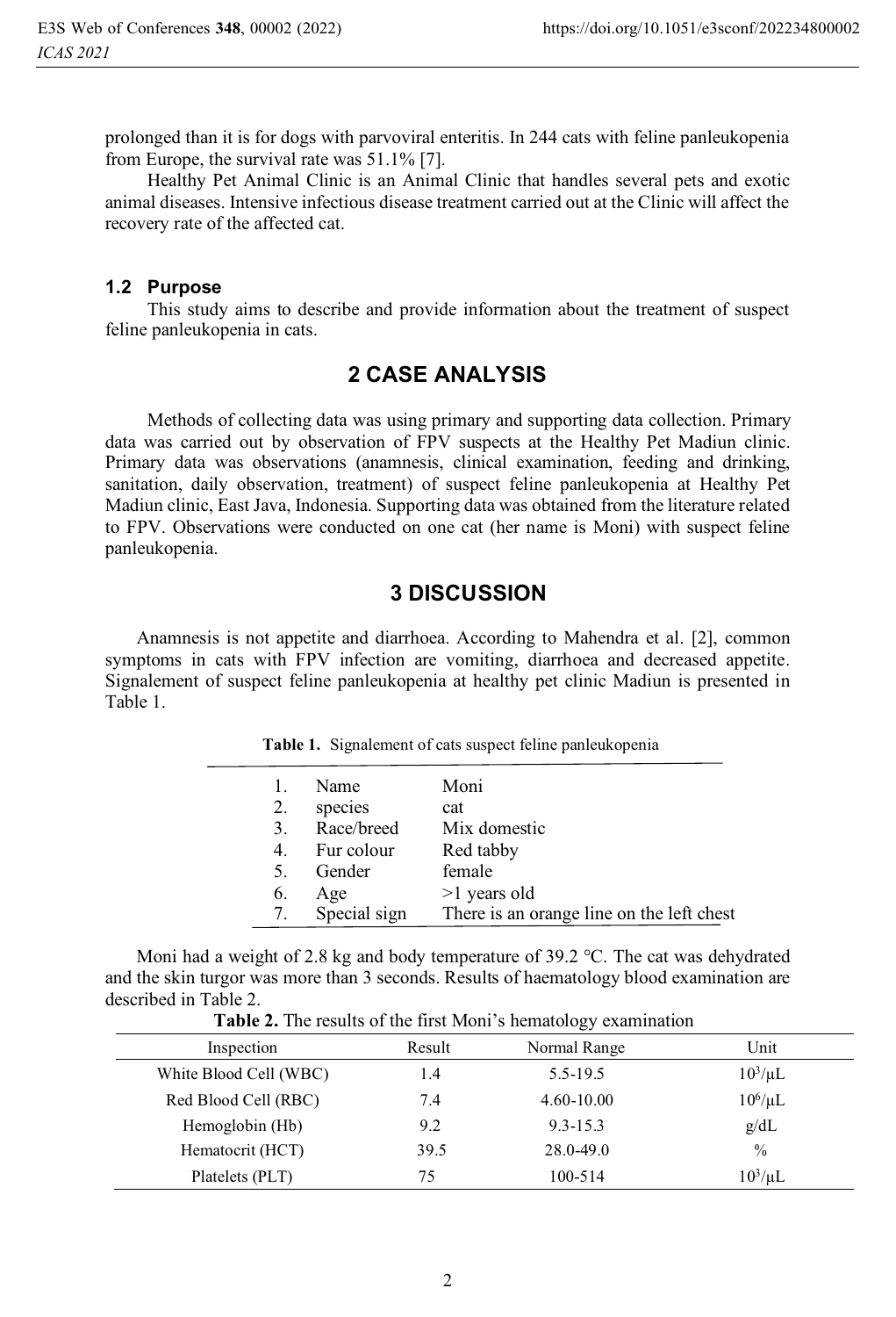Based on the physical examination and haematology results, veterinarian diagnosed that it was suspect feline panleukopenia. White blood cell or WBC count reduced from the normal range. According to Ishida [3], the normal number of white blood cells in cats is  $5,500 -$ 19,500 cells / mm<sup>3</sup>, Moni's WBC level was 1,400 cells / mm<sup>3</sup>. According to Purnamaningsih [4] in his research, the number of white blood cells in cats infected by FPV is generally 1,700-  $4,900$  cells / mm<sup>3</sup>.

Monitoring was carried out 4 times a day including examination of activity and appetite, examination of temperature, faeces and vomit. According to Suartha [5], to prevent bad conditions, monitoring is performed every 4 h in 24 h and patient monitoring depends on the patient's condition. Monitoring the development of the cat's condition can be reviewed from the consistency of faeces, and vomit checking was also very important in monitoring the development of the cat's condition. Vomiting is one of the clinical signs of FPV, so vomiting becomes one of the indicators of a cat's condition. During the treatment, the cat vomited on the 1st day, and the 2nd day.

Medication was given using antibiotics Sulfadiazine® to treat secondary bacterial infections that commonly develop due to the lack of white blood cells and the resulting reduced immunity. Ondansetron® was given to control of vomiting and Loperamid® to control of diarrhoea. Vitamin B injections every day was extremely helpful. Fluid therapy RL was applied to correct dehydration and electrolyte abnormalities. Prednisone® at a dose of 1 mg / kg PO  $[6]$  is a drug that serves as an anti-inflammatory. The drug was mixed into 10 capsules for 5 days consisting of Sulfadiazine® 50mg, Neurobion® 10mg, Elkana® 35mg and Predison® 1.5mg.

The body temperature of Moni fluctuated until the  $4<sup>th</sup>$  day. The body temperature stabilized on the  $5<sup>th</sup>$  day and Moni was declared healthy on  $8<sup>th</sup>$  day based on WBC count 15.900 cell/mm<sup>3</sup> (Table 3), good appetite and normal defecation. The normal range of white blood cell count was 5.5-19.5x103/μL.

| Inspection             | Result | <b>Twore</b> of the result of Second Huenhalology Enumination<br>Normal Range | Unit         |
|------------------------|--------|-------------------------------------------------------------------------------|--------------|
| White Blood Cell (WBC) | 15,9   | 5, 5 - 19, 5                                                                  | $10^3/\mu L$ |
| Red Blood Cell (RBC)   | 8,56   | 4,60-10,00                                                                    | $10^6/\mu L$ |
| Hemoglobin (Hb)        | 10.5   | $9,3-15,3$                                                                    | g/dL         |
| Hematocrit (HCT)       | 346,2  | 28,0-49,0                                                                     | $\%$         |
| Platelets (PLT)        | 223    | 100-514                                                                       | $10^3/\mu L$ |
|                        |        |                                                                               |              |

**Table 3**. The result of Second Haematology Examination

The treatment of FPV disease is to apply strict hygiene and biosecurity in the clinic. Strict hygiene can reduce the spread of FPV disease. Washing hands before and after handling patients will reduce the rate of disease transmission. Infected animals are placed in infectious hospitalizations using glass isolation cages equipped with air ducts located separate from non-infectious hospitalizations with air conditioning. Sanitation is carried out 2 times a day using disinfectants containing active hypochlorite.

#### **4 CONCLUSION**

In this study, the treatment consisted of 3 components, i.e., monitoring, medication and biosecurity application. Monitoring was performed 4 times a day (temperature, faeces consistency, vomiting and appetite) for 8 days. Medication was using antibiotics